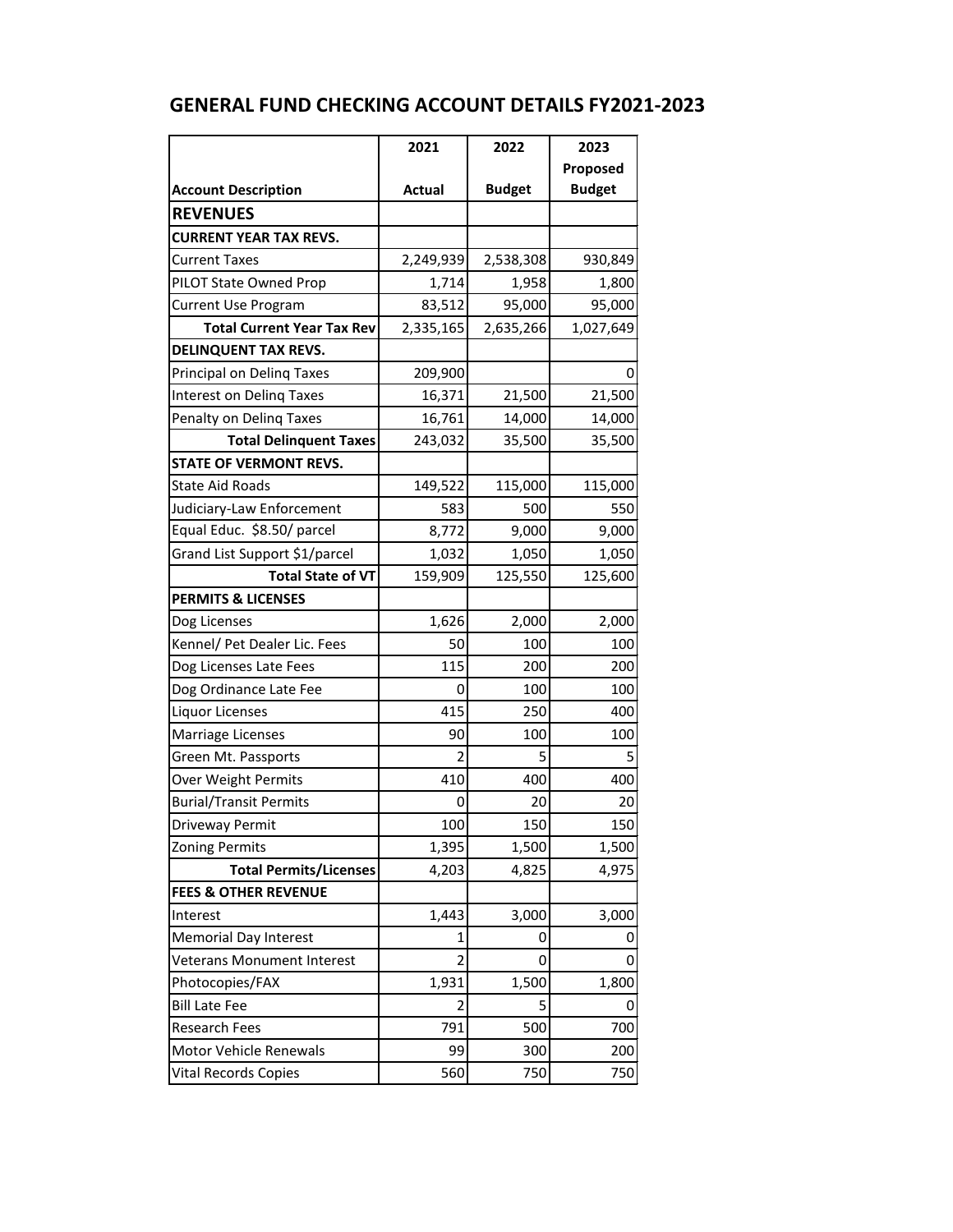| <b>Recording Fees</b>                 | 16,866    | 9,000     | 15,000    |
|---------------------------------------|-----------|-----------|-----------|
| Fee For Posting Land                  | 40        | 25        | 25        |
| NSF Check Fee - Town                  | 40        | 50        | 50        |
| Municipal Rentals                     | 1,300     | 2,000     | 2,000     |
| Dog Boarding/Impound Fees             | O         | 200       | 200       |
| <b>ZBA Hearing Fee</b>                | 1,195     | 1,000     | 1,000     |
| Miscellaneous Revenue                 | 0         | 225       | 200       |
| <b>Beautification Fund Donations</b>  | 72        | 0         | 0         |
| <b>Total Fees &amp; Other Revenue</b> | 24,342    | 18,555    | 24,925    |
| <b>TRANSFERS FROM OTHER ACCTS</b>     |           |           |           |
| CT River Enhancement Fund             | 98,500    | 0         | 0         |
| <b>Grant Match Fund</b>               | 1,834     | 0         | 0         |
| Fire Equipment Fund                   | 120,062   | 0         | 0         |
| <b>Total Transfers</b>                | 220,396   | 0         | 0         |
| <b>GRANTS</b>                         |           |           |           |
| <b>Grants for special road projs</b>  |           |           |           |
| VT Better Rds Erosion Projs           | 0         | 20,000    | 20,000    |
| Leonard Hill Road Site                | 14,760    | 0         |           |
| Road Erosion Inventory                | 8,000     | 0         | 0         |
| Better Roads/Shadow Lake Rd           | 20000     | 20,000    | 0         |
| <b>Municipal Planning Grant</b>       | 2840      | 7,100     | 8,000     |
| Grant-in-Aid Equip Grant              |           | 0         | 6,000     |
| Long Trail Bike Path                  | 9,050     | 0         |           |
| <b>Aquatic Nuisance Control</b>       | 9,568     | 9,635     | 6,160     |
| Coronavirus Digitization              | 19,361    | 0         | 0         |
| Coronavirus LGER                      | 2,649     | 0         | 0         |
| <b>Total Grants</b>                   | 86,228    | 56,735    | 40,160    |
| <b>TOTAL REVENUES</b>                 | 3,073,275 | 2,876,431 | 1,258,809 |
| <b>EXPENDITURES</b>                   |           |           |           |
| <b>GEN. CHECKING EXPS.</b>            |           |           |           |
| Service Charge                        | 49        | 0         | 0         |
| <b>Returned Item Fee</b>              | 18        | 0         | 0         |
| Total Gen. Chk. Exps.                 | 67        | 0         | 0         |
| <b>TOWN GARAGE</b>                    |           |           |           |
| Training                              | 0         | 200       | 200       |
| Radio Licensing/Repair                | 0         | 500       | 500       |
| Gasoline                              | 2,651     | 4,500     | 4,500     |
| Diesel                                | 25,232    | 42,000    | 42,000    |
| Mileage Reimbursement                 | 0         | 200       | 100       |
| Processing Waste                      | 346       | 1,500     | 1,200     |
| Vehicle Inspection                    | 350       | 250       | 400       |
| Registrations                         | 0         | 50        |           |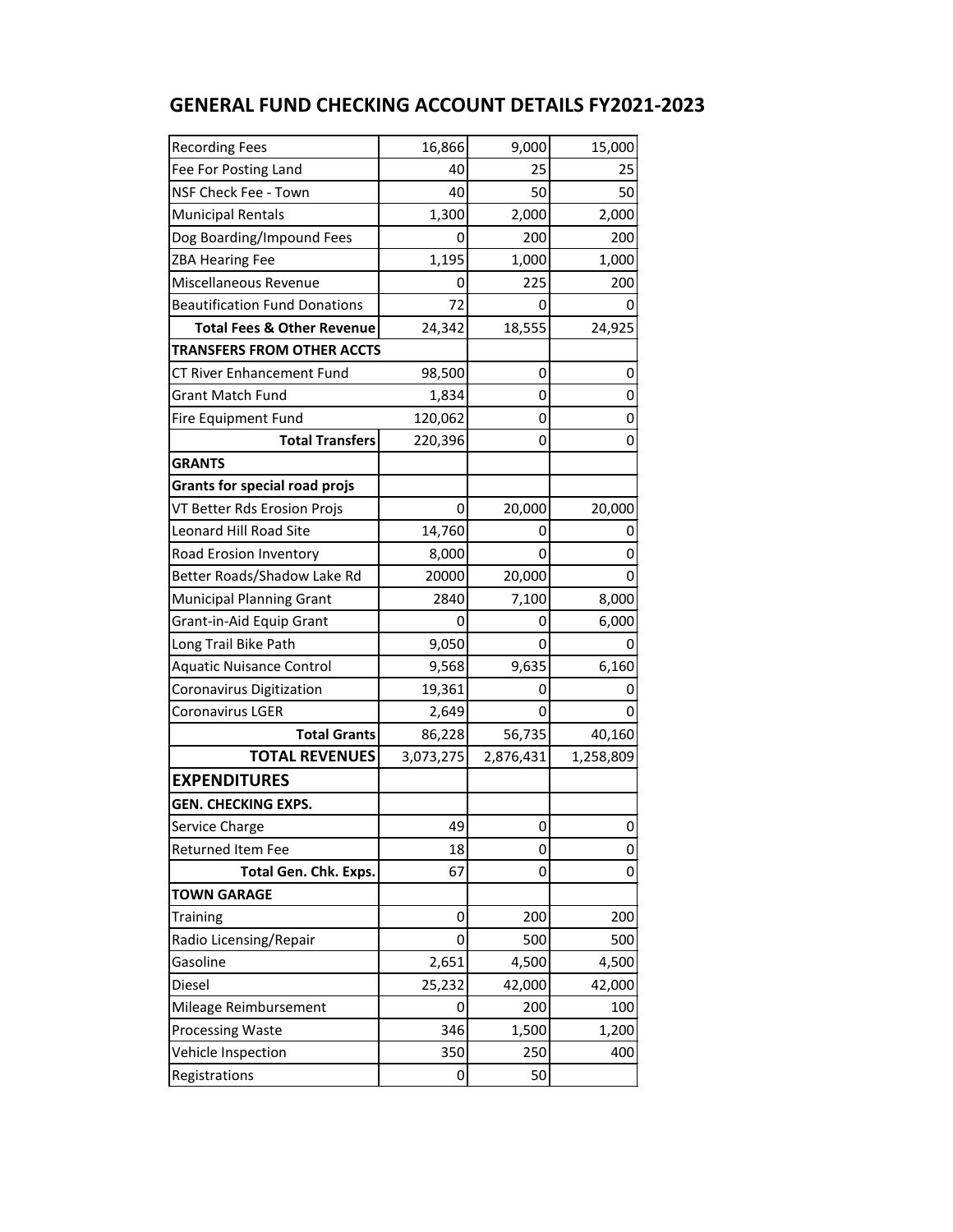| <b>GENERAL FUND CHECKING ACCOUNT DETAILS FY2021-2023</b> |  |  |  |  |  |
|----------------------------------------------------------|--|--|--|--|--|
|----------------------------------------------------------|--|--|--|--|--|

| <b>Uniforms and Boots</b>   | 4,789   | 4,000   | 5,000   |
|-----------------------------|---------|---------|---------|
| Supplies/ Wipers/Weld/Tools | 5,543   | 7,500   | 7,500   |
| Tires - Repairs/Chains      | 7,471   | 7,500   | 7,500   |
| Oil & Grease                | 4,308   | 3,500   | 4,500   |
| Tk #6 2011 Int 10 Wheel     | 1,063   | 10,000  | 10,000  |
| Tk #8 2014 WSTAR            | 15,543  | 10,000  | 10,000  |
| Tk #4 1997 Int 6 Wheel      | 194     | 2,000   | 2,000   |
| Tk #7 2011 Ford F550        | 939     | 1,000   |         |
| Tk #9 2021 Ford F550        | 0       | 0       | 500     |
| Plow Blades, Shoes, Repairs | 2,969   | 5,000   | 5,000   |
| <b>Bale Mulcher</b>         | 350     | 100     | 100     |
| Kioti Tractor               | 846     | 250     | 500     |
| 1992 Cat Backhoe            | 315     | 1,000   | 1,000   |
| 2016 CAT Grader             | 3,394   | 1,500   | 2,000   |
| 2005 Loader                 | 128     | 1,500   | 1,500   |
| Morbark Chipper             | 0       | 500     | 500     |
| <b>Culvert Thawer</b>       | 2,185   | 0       | 1,000   |
| Roadside Mowing             | 7,300   | 9,000   | 9,000   |
| <b>Equipment Purchased</b>  |         | 10,000  | 30,000  |
| Permit & Application Fees   | 2,940   | 2,000   | 3,000   |
| Grader Loan Payment         | 40,200  | 40,200  |         |
| <b>Total Town Garage</b>    | 129,057 | 165,750 | 149,500 |
| <b>WINTER ROADS</b>         |         |         |         |
| Wages                       | 85,353  | 96,063  | 100,867 |
| FICA & Medicare             | 6,309   | 7,349   | 7,717   |
| <b>VMERS</b>                | 5,073   | 6,004   | 6,809   |
| Health Insurance            | 24,152  | 24,675  | 23,159  |
| Salt                        | 8,579   | 18,000  | 18,000  |
| Sand                        | 29,520  | 45,000  | 45,000  |
| <b>Total Winter Roads</b>   | 158,986 | 197,091 | 201,552 |
| <b>SUMMER ROADS</b>         |         |         |         |
| Wages                       | 76,726  | 79,884  | 83,879  |
| FICA & Medicare             | 5,632   | 6,112   | 6,417   |
| <b>VMERS</b>                | 4,623   | 4,993   | 5,662   |
| Health Insurance            | 24,152  | 24,675  | 23,159  |
| Chloride                    | 16,726  | 12,000  | 15,000  |
| Cold Patch                  | 0       | 1,000   | 1,000   |
| Crusher Run                 | 59,932  | 50,000  | 55,000  |
| Ledge                       | 388     | 5,000   | 5,000   |
| Hay/Grass Seed              | 197     | 1,000   | 1,000   |
| Use of Equip./Rented/Leased | 2,800   | 20,000  | 20,000  |
| Culverts & Collars          | $-140$  | 5,000   | 5,000   |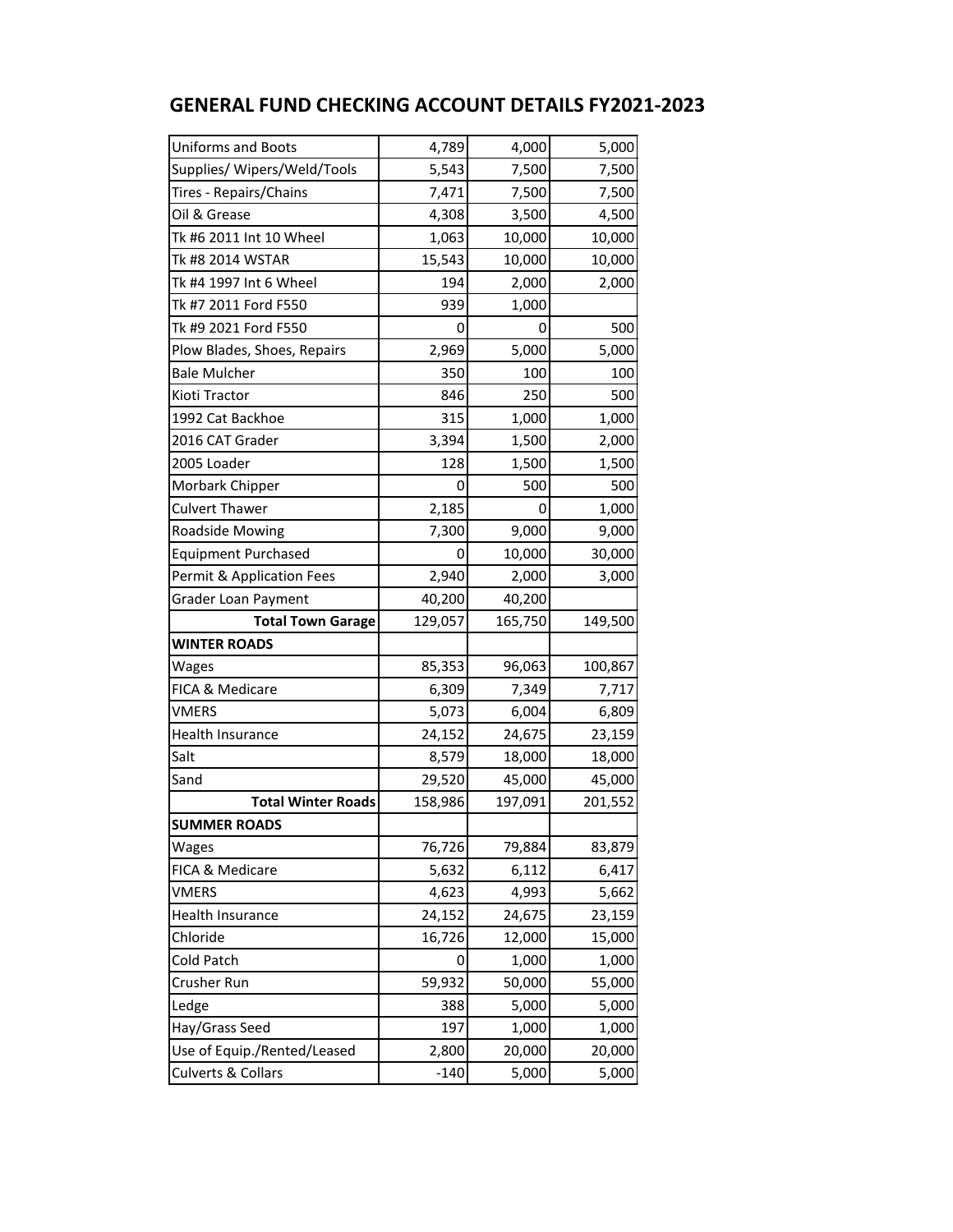| <b>Guard Rails/Posts</b>                |         |         |         |
|-----------------------------------------|---------|---------|---------|
| <b>Total Summer Roads</b>               | 191,036 | 209,664 | 221,117 |
| <b>SPECIAL ROAD&amp;BRIDGE PROJECTS</b> |         |         |         |
| <b>Shadow Lake Resurfacing</b>          | 767     | 20,000  | 20,000  |
| <b>VT Better Rds Erosion Projs</b>      |         |         |         |
| <b>Leonard Hill Road</b>                | 0       | 4,000   |         |
| Road Erosion Inventory                  | 4,010   | 0       | 0       |
| Oregon Rd Resurfacing                   | 0       | 15,000  |         |
| Shadow Lake Road                        | 19,546  | 0       |         |
| 2022 Better Roads Grant                 | O       | 0       | 20,000  |
| <b>TOTAL Special Rd/Br/Etc</b>          | 24,323  | 39,000  | 40,000  |
| <b>ASSESSOR</b>                         |         |         |         |
| <b>Assessor Contract</b>                | 19,900  | 20,400  | 21,000  |
| <b>VALA Annual Membership</b>           | 0       | 50      | 50      |
| <b>Total Assessor</b>                   | 19,900  | 20,450  | 21,050  |
| <b>SELECTBOARD</b>                      |         |         |         |
| <b>Board Stipends</b>                   | 4,502   | 4,638   | 4,870   |
| Selectboard Admin Assistant             | 16,396  | 17,109  | 17,965  |
| Website Administrator                   | 1,000   | 1,200   | 1,200   |
| Custodian                               | 1,566   | 1,797   | 1,887   |
| FICA/Medicare                           | 1,701   | 1,802   | 1,892   |
| <b>VMERS</b>                            | 1,074   | 1,069   | 1,213   |
| <b>HRA Admin Fee</b>                    | 115     | 166     | 150     |
| <b>Training</b>                         | 0       | 200     | 200     |
| Box Rent/Postage                        | 2,753   | 2,700   | 2,800   |
| Advertising                             | 1,859   | 2,000   | 2,000   |
| <b>Town Reports</b>                     | 1,950   | 2,250   | 2,250   |
| Mileage Reimbursement                   | 348     | 500     | 500     |
| Health Reimb Arrangement                | 1,772   | 1,840   | 1,840   |
| <b>VLCT Annual Dues</b>                 | 2,604   | 2,604   | 2,519   |
| <b>NVDA Dues</b>                        | 926     | 926     | 926     |
| <b>Chamber of Commerce Dues</b>         | 393     | 500     | 500     |
| Pound Keeper                            | 0       | 150     | 150     |
| Plowing Camper's Lane                   | 1,293   | 2,000   | 2,000   |
| Professional Serv/Legal                 | 776     | 7,500   | 7,500   |
| <b>Tax Maps</b>                         | 1,000   | 1,000   | 1,000   |
| <b>Essex County Taxes</b>               | 34,657  | 38,000  | 35,000  |
| Signs/Posts                             | 267     | 1,000   | 1,000   |
| Flags                                   | 422     | 1,500   | 1,500   |
| <b>E Concord Cemetery Assoc</b>         |         |         |         |
| Essex County Sheriff's Dept.            | 19,196  | 20,000  | 20,000  |
| Green-Up Clean-Up Day (local)           |         |         |         |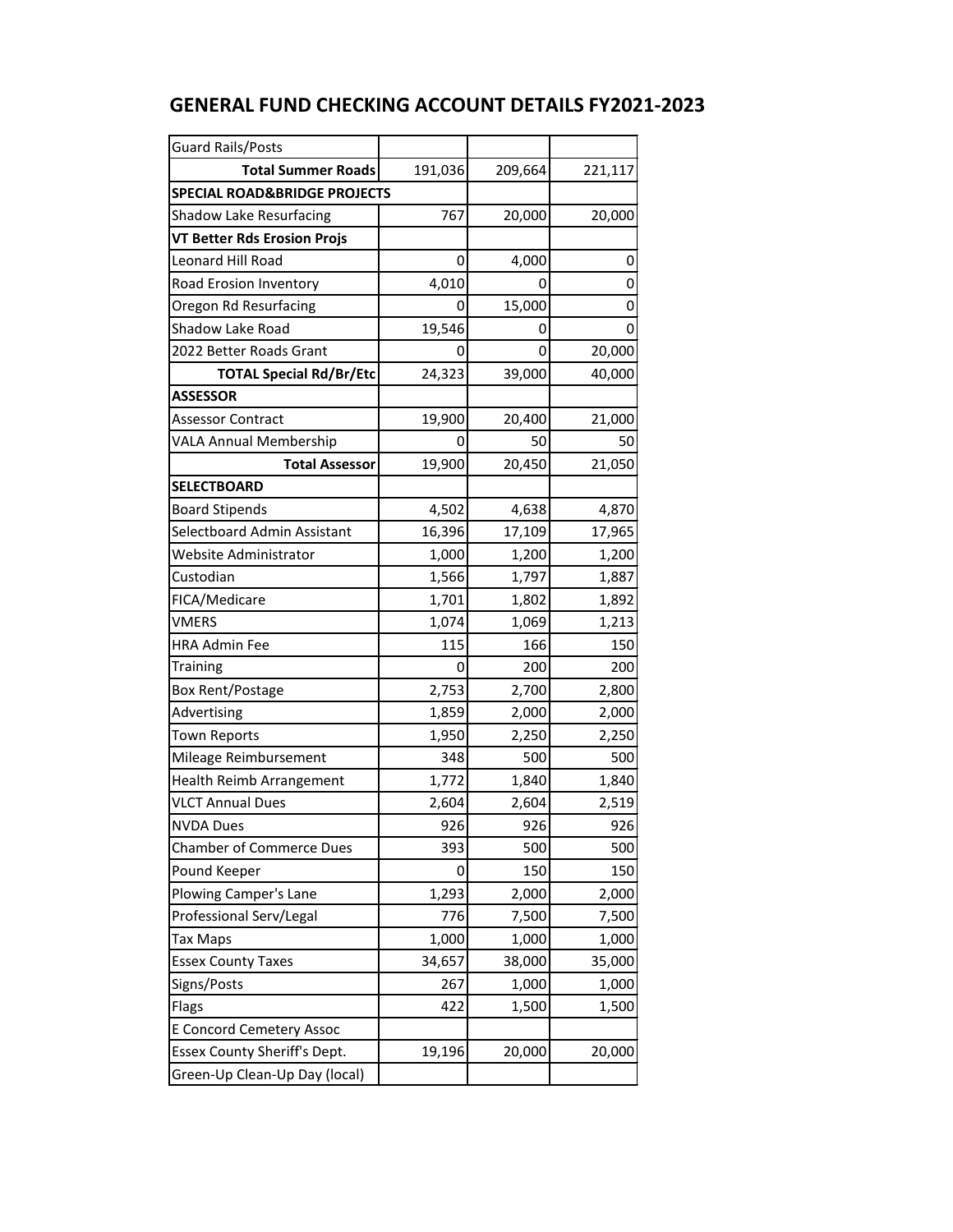| Miscellaneous Expenses             | 673    | 1,000   | 1,000   |
|------------------------------------|--------|---------|---------|
| <b>Memorial Day</b>                | 290    | 250     | 500     |
| <b>Beautification Supplies</b>     | 685    | 1,500   | 1,500   |
| <b>Total Selectboard</b>           | 98,215 | 115,201 | 113,862 |
| PARKS/REC/CEMETERY                 |        |         |         |
| Wages                              | 350    | 500     | 500     |
| Maintenance/Mowing                 | 7,300  | 11,000  | 11,000  |
| FICA/Medicare                      | 26.77  | 35      | 30      |
| VMERS                              | 4.5    | 29      | 20      |
| Park Maintenance                   | 2,250  | 2,500   | 2,500   |
| Porta Potty                        | 2,550  | 2,000   | 2,500   |
| <b>Cemetery Maintenance</b>        | 2,500  | 2,500   | 2,500   |
| <b>Total Parks/Rec/Cem</b>         | 14,981 | 18,564  | 19,050  |
| <b>OFFICER WAGES/BENEFITS</b>      |        |         |         |
| Animal Control Officer             | 1,126  | 1,160   | 1,218   |
| Constable                          | 1,233  | 1,270   | 1,334   |
| Auditors                           | 3,498  | 5,305   | 5,571   |
| <b>Health Officer</b>              | 514    | 1,270   | 1,334   |
| <b>Grant Administrator</b>         |        |         | 3,500   |
| <b>FICA and Medicare</b>           | 484.99 | 689     | 724     |
| <b>VMRES Retirement</b>            | 73.98  | 80      | 108     |
| Training                           | 0      | 200     | 200     |
| Mileage Reimbursement              | 0      | 100     | 100     |
| <b>Total Officer Wage/Benefits</b> | 6,930  | 10,074  | 14,089  |
| <b>TOWN CLERK'S OFFICE</b>         |        |         |         |
| Town Clerk Salary                  | 32,967 | 33,956  | 35,654  |
| Asst Town Clerk Wages              | 6,316  | 7,622   | 8,003   |
| <b>Ballot Clerks</b>               | 936.25 | 1,000   | 1,050   |
| FICA/Medicare                      | 2,953  | 3,181   | 3,420   |
| <b>VMERS</b>                       | 2,284  | 2,599   | 2,407   |
| Health Ins                         | 9,661  | 9,870   | 9,262   |
| Training & Dues                    | 0      | 1,000   | 1,000   |
| <b>Record Preservation</b>         | 0      | 500     | 0       |
| <b>Record Digitization</b>         | 19361  | 0       | 0       |
| Mileage Reimbursement              | 39.1   | 200     | 200     |
| <b>VMCTA Dues</b>                  | 40     | 50      | 50      |
| <b>Vault Supplies</b>              | 305.03 | 500     | 500     |
| <b>Election Supplies</b>           | 1,588  | 1,500   | 1,700   |
| <b>Misc Expenses</b>               | 0      | 100     | 100     |
| <b>Total Town Clerk</b>            | 76,450 | 62,078  | 63,346  |
| <b>TOWN TREASURER</b>              |        |         |         |
| <b>Treasurer Salary</b>            | 36,100 | 37,183  | 39,043  |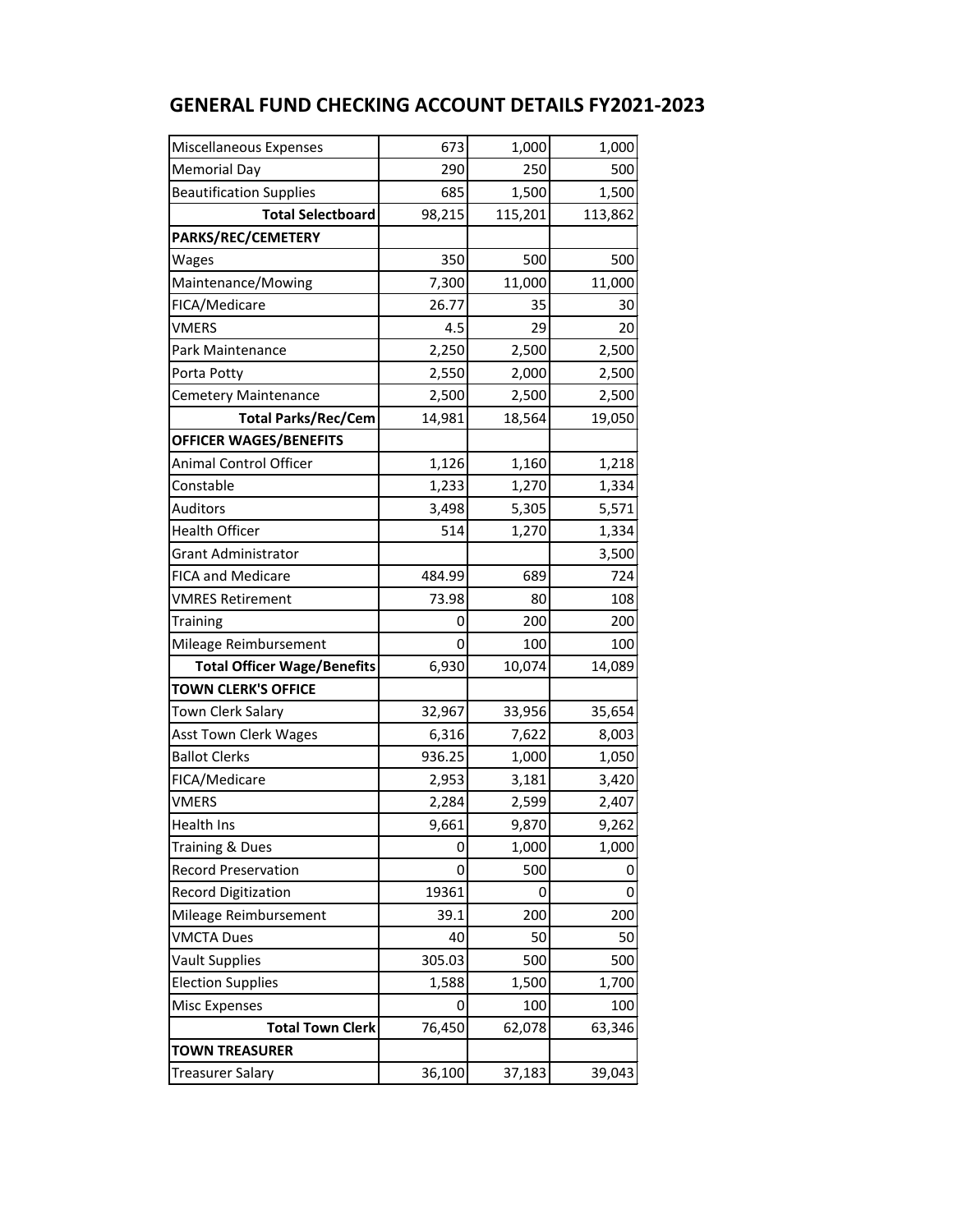| <b>Asst Treasurer Wages</b>     | 7,559  | 8,446  | 8,869  |
|---------------------------------|--------|--------|--------|
| FICA/Medicare                   | 3,761  | 3,911  | 4,086  |
| <b>VMERS</b>                    | 2,496  | 2,668  | 3,007  |
| Health Ins/Buyout               | 5,500  | 5,500  | 5,500  |
| Training                        | 55     | 1,200  | 500    |
| Mileage Reimbursement           | 600.34 | 950    | 950    |
| <b>Total Town Treasurer</b>     | 56,071 | 59,858 | 61,955 |
| <b>Aquatic Nuisance Control</b> |        |        |        |
| <b>Miles Pond Wages</b>         | 7,272  | 8,300  | 8,300  |
| Miles Pond FICA & Med           | 556.34 | 635    | 635    |
| VMERS                           | 44.17  | 75     | 100    |
| Mileage Reimbursement           | 0      | 25     | 25     |
| Workers Comp. Insurance         | 514.96 | 450    | 400    |
| <b>Supplies</b>                 | 89.28  | 100    | 100    |
| Advertising                     | 50     | 75     | 100    |
| <b>Total ANC</b>                | 8,527  | 9,660  | 9,660  |
| <b>MUNICIPAL OFFICES</b>        |        |        |        |
| <b>Building Maint./Repair</b>   | 16,892 | 10,000 | 10,000 |
| Office Furniture                | 349    | 500    | 500    |
| Software/Support/Lic/Internet   | 10,154 | 14,700 | 14,500 |
| Telephone                       | 10,146 | 6,000  | 8,000  |
| Electricity                     | 8,188  | 8,500  | 8,500  |
| <b>Heating Oil/Propane</b>      | 7,357  | 12,000 | 12,000 |
| <b>Supplies</b>                 | 8,395  | 6,000  | 7,000  |
| Copier Maintenance              | 406.25 | 850    | 850    |
| <b>Equipment Purchased</b>      | 1,868  | 5,600  | 5,000  |
| <b>Total Municipal Offices</b>  | 63,756 | 64,150 | 66,350 |
| <b>INSURANCE</b>                |        |        |        |
| Unemployment (VERB)             | 706    | 910    | 1,047  |
| <b>Workers Comp Insurance</b>   | 13,873 | 13,400 | 16,251 |
| Disability Insurance            | 741    | 800    | 800    |
| Property & Casualty             | 20,970 | 21,600 | 21,000 |
| <b>Total Insurance</b>          | 36,290 | 36,710 | 39,098 |
| <b>STREET LIGHTS</b>            |        |        |        |
| <b>Street Lights</b>            | 10,390 | 10,200 | 10,500 |
| <b>Total Street Lights</b>      | 10,390 | 10,200 | 10,500 |
| <b>FIRE DEPARTMENT</b>          |        |        |        |
| Rural Fire Protection Pgm       | 594    | 100    | 100    |
| Recruitment & Retention         | 488    | 500    | 250    |
| Training                        | 0      | 1,000  | 500    |
| Equip Repair/Maint              | 217.5  | 1,300  | 1,000  |
| Radio/Pagers                    | 0      | 4,500  | 4,500  |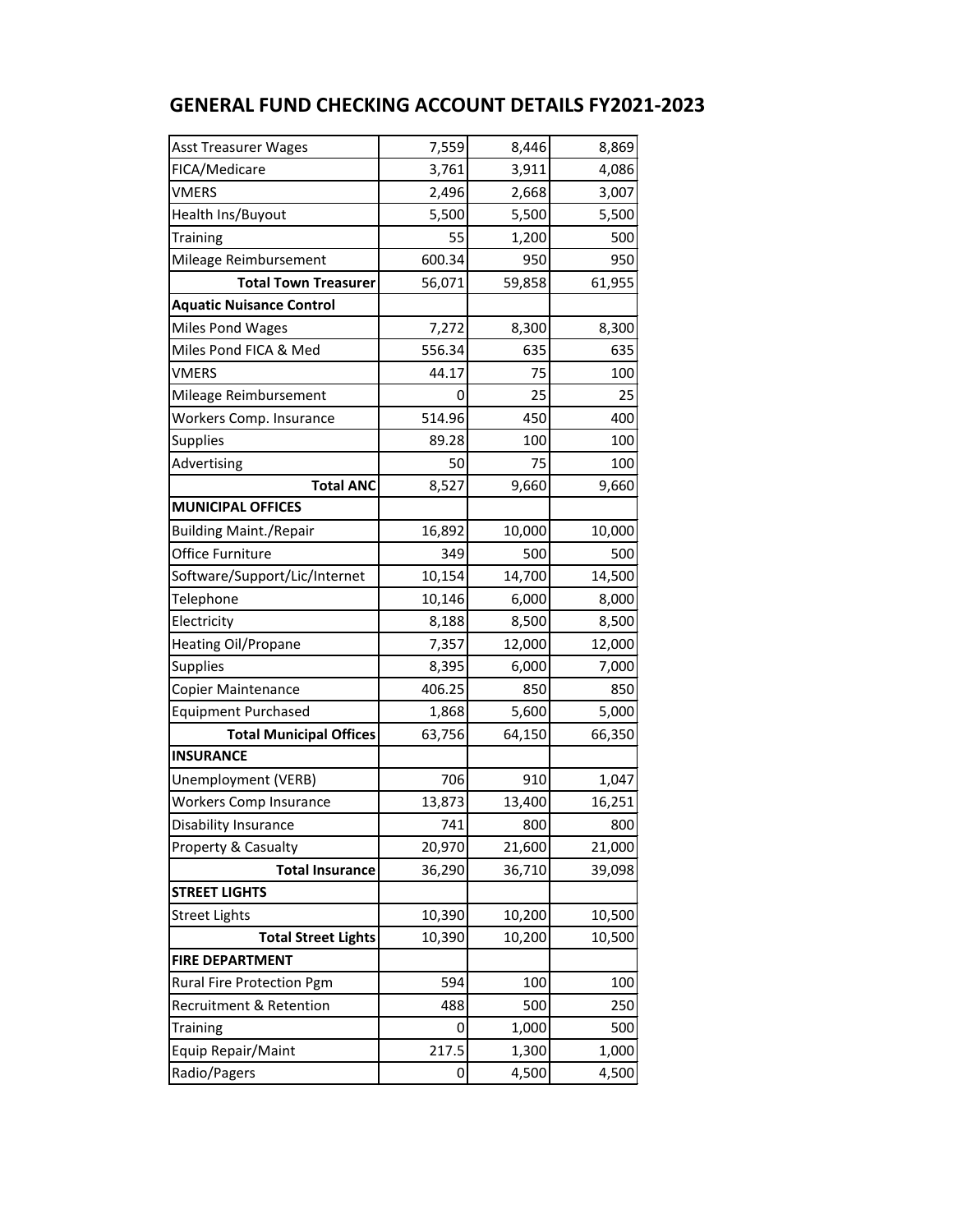| <b>Truck Repairs/Parts</b>          | 4,059   | 5,000  | 5,000  |
|-------------------------------------|---------|--------|--------|
| Diesel                              | 713.68  | 1,000  | 1,000  |
| <b>Supplies</b>                     | 696     | 1,500  | 1,500  |
| <b>EMS Supplies</b>                 | 433.3   | 800    | 800    |
| <b>Equipment Purchased</b>          | 13,701  | 8,000  | 10,500 |
| <b>Dispatching Services</b>         | 6,919   | 8,850  | 9,000  |
| <b>Building/Grounds Maint</b>       | 340     | 0      | 0      |
| Fire Pumper HV607 Payment           | 303,432 | 20,100 | 20,100 |
| <b>Total Fire Dept</b>              | 331,593 | 52,650 | 54,250 |
| <b>PLANING/ZONING</b>               |         |        |        |
| <b>COMMISSION</b>                   |         |        |        |
| ZBA/Planning Stipends               | 3,141   | 3,477  | 3,651  |
| ZBA/Planning Sec'y Wages            | 842     | 1,030  | 1,082  |
| FICA & Medicare                     | 304.74  | 345    | 363    |
| <b>Municipal Planning Grant</b>     | 0       | 0      | 5,500  |
| <b>Recreation Planning Grant</b>    | 0       | 0      | 2,500  |
| <b>VCRD Community Visit Program</b> | 0       | 0      | 500    |
| Training                            | 0       | 200    | 200    |
| <b>Hearing Notice Fees/Exps</b>     | 891.2   | 500    | 500    |
| By-laws                             | 0       | 7,810  | O      |
| Mileage Reimbursement               | 0       | 100    | 100    |
| <b>Total Planning/Zoning</b>        | 5,179   | 13,462 | 14,396 |
| <b>ZONING ADMINISTRATOR</b>         |         |        |        |
| Wages                               | 8,583   | 8,161  | 8,569  |
| FICA & Medicare                     | 656.76  | 625    | 656    |
| <b>VMERS Retirement</b>             | 277.3   | 511    | 579    |
| Training                            | O       | 500    | 500    |
| Mileage Reimbursement               | 282.8   | 500    | 500    |
| <b>Total Zoning Adm.</b>            | 9,800   | 10,297 | 10,804 |
| <b>LIBRARY</b>                      |         |        |        |
| <b>Books</b>                        | 886     | 1,000  | 1,200  |
| Summer Programs                     | 30      | 200    | 200    |
| Computer Software                   | 106     | 300    | 300    |
| Wages - Library Aide                | 4,528   | 5,665  | 5,949  |
| FICA/Medicare                       | 346     | 434    | 455    |
| Box Rent/Postage                    | 76      | 200    | 200    |
| <b>Supplies</b>                     | 457     | 400    | 800    |
| <b>Equipment Purchased</b>          | 0       | 400    | 400    |
| Miscellaneous                       | 0       | 25     | 25     |
| <b>Total Library</b>                | 6,429   | 8,624  | 9,529  |
| <b>APPROPRIATIONS / PETITIONS</b>   |         |        |        |